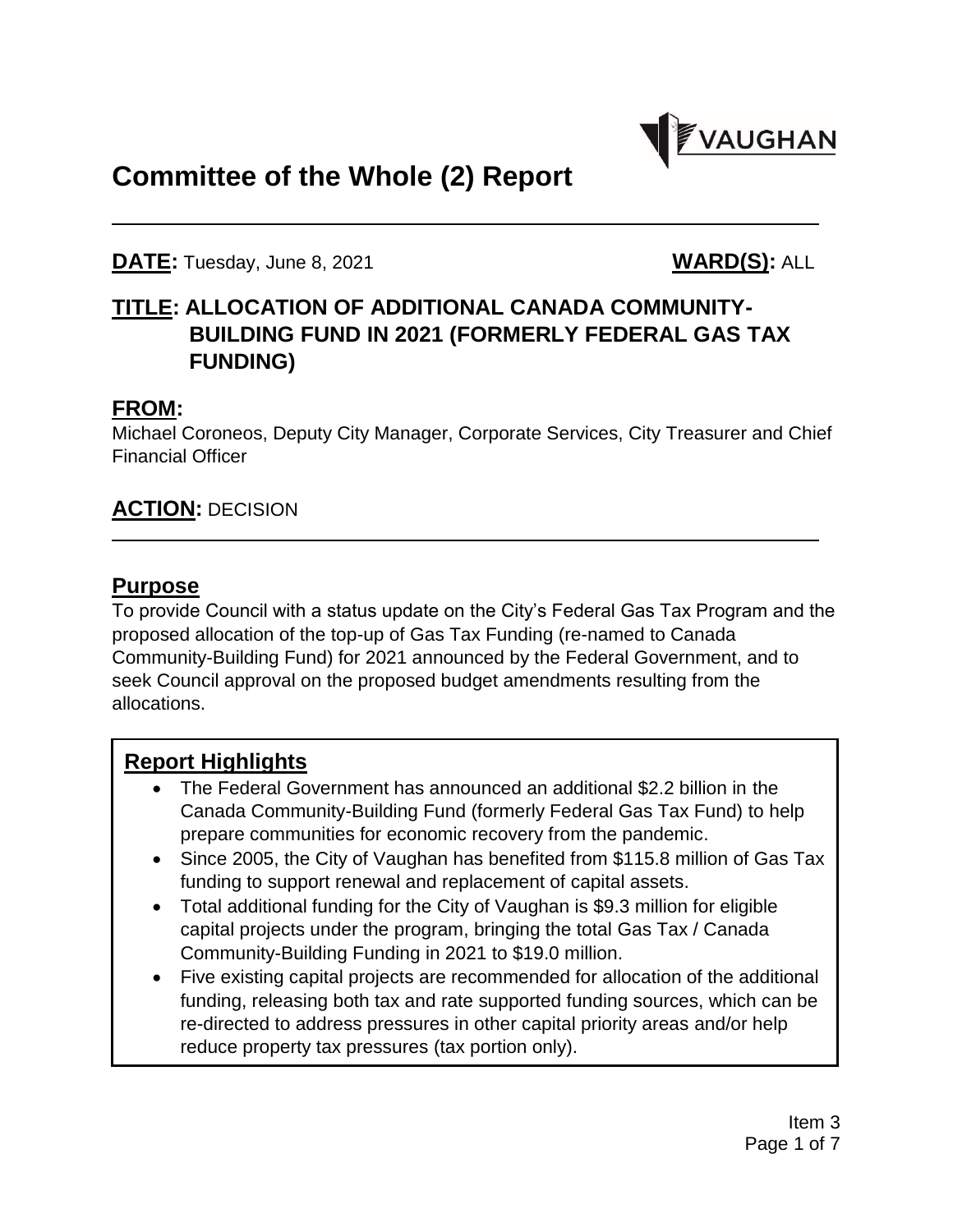#### **Recommendations**

- 1. That Council authorize the City Treasurer to make amendments to the approved capital budget and funding sources to reflect the proposed allocation of the onetime top-up of the Canada Community-Building Fund of \$9.3 million in 2021; and
- 2. That inclusion of this matter on a Public Committee or Council agenda with respect to amending capital budgets, as identified in this report, be deemed sufficient notice pursuant to Section 2(1)(c) of By-Law 394-2002, as amended.

## **Background**

The Federal Gas Tax Fund (GTF) was first introduced in the 2005 Federal Budget to assist Canadian municipalities in maintaining public infrastructure. In 2008 the federal government announced that the GTF would be made permanent to ensure stable, longterm funding to support municipalities.

In Ontario, the GTF is administered by the Association of Municipalities of Ontario (AMO). AMO receives and distributes GTF funding to Ontario Municipalities based on population (with the exception of Toronto). For municipalities that operate under 2 tiers, 50 percent of the total funding for the entire Region / County is allocated to the upper tier municipality and 50% is allocated to the lower tier municipalities based on population.

The following is a summary of the City of Vaughan's allocations from 2015 to 2021:

| 2015   | 2016   | 2017   | 2018   | 2019 *  | 2020   | 2021   |
|--------|--------|--------|--------|---------|--------|--------|
| \$8.3M | \$8.8M | \$8.8M | \$9.2M | \$18.5M | \$9.3M | \$9.7M |

\* Includes top up funding of \$9.2 million announced in the 2019 Federal Budget

**As of December 31, 2020, the City has received approximately \$115.8 million in GTF since 2005.** The following is a summary of the GTF expended during the period 2005 to 2020**.** It should be noted that the categories largely reflect repair and replacement programs and not growth driven projects.

| <b>Project Category</b>          | 2020<br><b>Expenditure</b><br>(\$millions) | <b>Accumulated</b><br><b>Expenditures</b><br><b>since 2005</b> |
|----------------------------------|--------------------------------------------|----------------------------------------------------------------|
| <b>Local Roads and Bridges</b>   | 10.2                                       | 64.2                                                           |
| <b>Community Energy Systems</b>  | 2.4                                        | 12.1                                                           |
| <b>Public Transit</b>            | 0.0                                        | 4.8                                                            |
| <b>Capacity Building</b>         | 0.0                                        | 1.2                                                            |
| Solid Waste / Water / Wastewater | 0.3                                        | 4.7                                                            |
| <b>Disaster Mitigation</b>       | 0.1                                        | 0.3                                                            |
| Sports Infrastructure            | 1.9                                        | 2.4                                                            |
| Recreation                       | 1.6                                        | 2.6                                                            |
| Total                            | 16.4                                       | 92.2                                                           |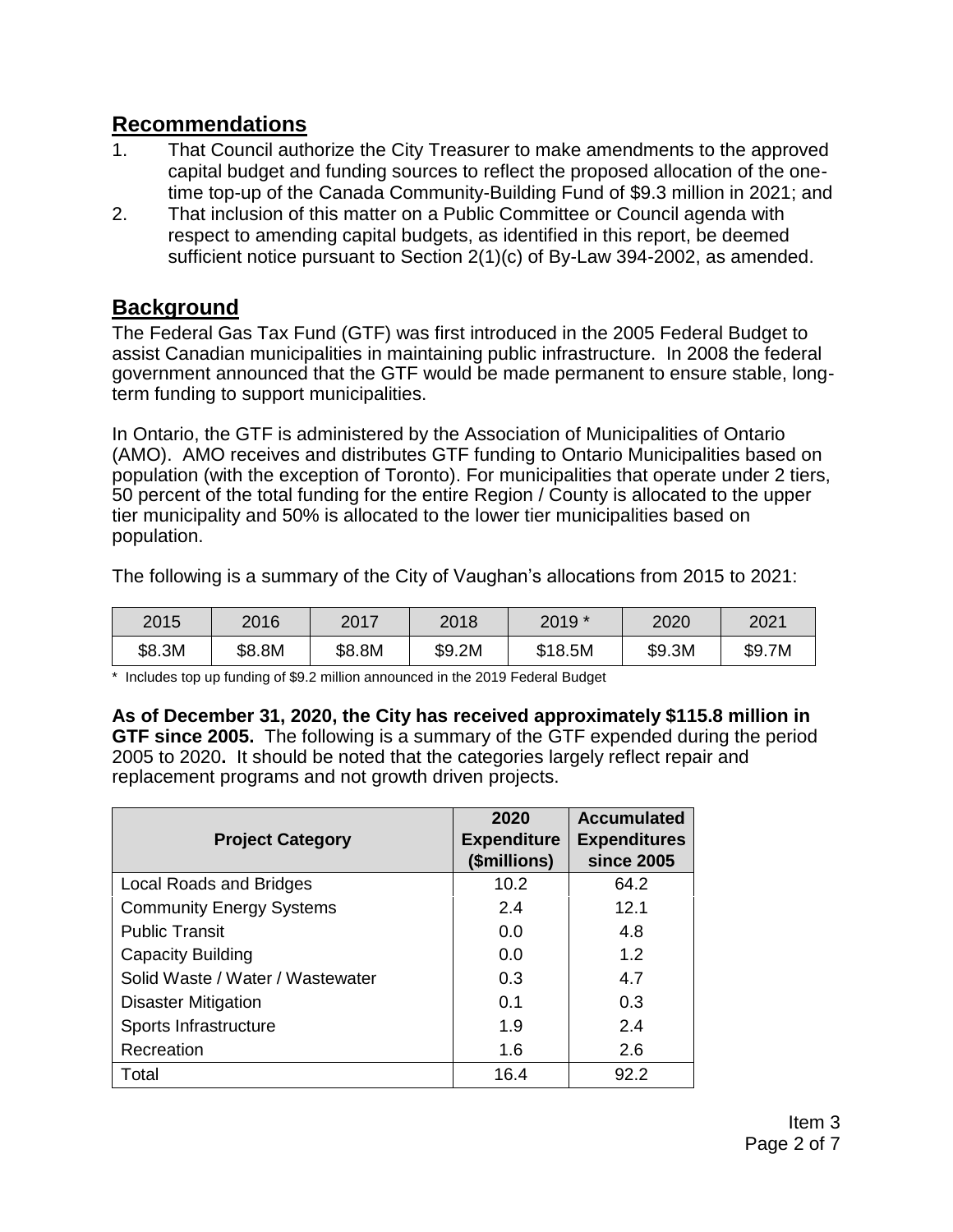At the end of 2020, there was approximately \$27.4 million in unspent GTF with \$21 million in commitments, leaving \$6.5M uncommitted in the GTF. This uncommitted balance will partially offset the City's 2021 Gas Tax funding commitments of approximately \$16.2 million included in the 2021 Council approved capital budget (the remaining \$9.7M to be funded by 2021 Federal Gas Tax allocation).

The following table illustrates the financial summary of the City's GTF program.

| <b>Financial Summary</b>                                | \$ Millions |  |
|---------------------------------------------------------|-------------|--|
| GTF Received Since 2005                                 | 115.8       |  |
| <b>Less: Accumulated Expenditures</b>                   | (92.2)      |  |
| Add: Investment Income                                  | 3.8         |  |
| <b>Unspent GTF</b>                                      | 27.4        |  |
| Less: Commitments in Capital Budget (December 31, 2020) | (20.9)      |  |
| Remaining Uncommitted Funds as of December 31, 2020     | 6.5         |  |

On March 25, 2021, Deputy Prime Minister and Minister of Finance Chrystia Freeland announced Bill C-25 which would permanently rename the GTF to the Canada Community-Building Fund (CCBF) and increase funding by \$2.2 billion in 2021 (almost doubling the allocation to approximately \$4.5 billion) to help prepare communities for economic recovery from the pandemic. The announcement was reaffirmed on April 19, 2021 when she tabled the 2021 Budget which included the additional \$2.2 billion funding under Part 2 - Creating Jobs and Growth, Chapter 6 - Strengthening the Cities and Communities We Call Home.

A total additional amount of \$648 million will be provided to Ontario (excluding Toronto) and will be distributed to recipients in accordance with the allocation formula used for gas tax payments made in 2020. **The City of Vaughan's allocation is approximately \$9.3 million, bringing total funding in 2021 to \$19 million**. Allocations of the 2021 top-up by region / county / municipality in Ontario are provided in **Attachment 1**.

### **Previous Reports/Authority**

[Communication –](https://vaughan.escribemeetings.com/Finance,%20Administration%20and%20Audit%20Committee_May06_2019/eSCRIBE%20Documents/eSCRIBE%20Attachments/0506-19%20FAA%20(AM)%20Communications.pdf) Gas Tax 2019 – May 6, 2019

### **Analysis and Options**

#### *Allocation of the One-Time Top-Up of the Canada Community-Building Fund*

The CCBF top-up provides the City with an opportunity to reduce the pressure on property taxes, water and stormwater rates by replacing the funding from those sources with CCBF for eligible projects.

Staff have identified, reviewed, and approved existing capital projects that are eligible for CCBF. Projects were prioritized based on the City's asset management framework and business cases were reviewed to ensure alignment with Term of Council strategic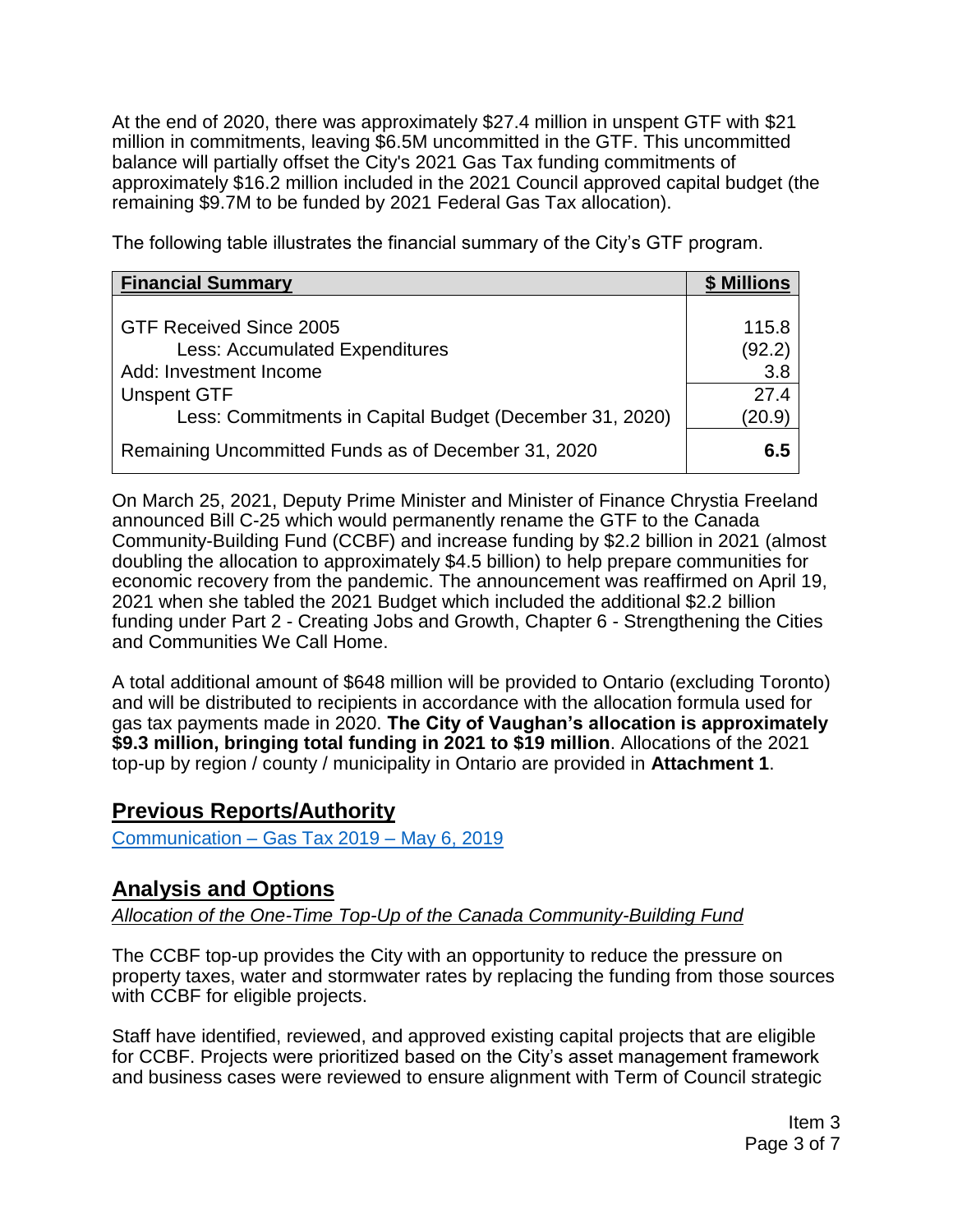objectives and compliance with the CCBF/GTF guidelines. Furthermore, considerations were given to the long-term financial and economic impact of the projects.

|                                                                                                         | 2021<br><b>Approved</b><br><b>Total</b><br><b>Budget</b> | <b>Allocation of \$9.3M CCBF Funding</b>           |                             |                                                            | <b>Total</b>          | Change              |
|---------------------------------------------------------------------------------------------------------|----------------------------------------------------------|----------------------------------------------------|-----------------------------|------------------------------------------------------------|-----------------------|---------------------|
| <b>Project Number and Description</b>                                                                   |                                                          | <b>Additional</b><br><b>CCBF</b><br><b>Funding</b> | <b>Reduction</b><br>in Debt | <b>Reduction in</b><br><b>Stormwater</b><br><b>Reserve</b> | 2021<br><b>Budget</b> | in<br><b>Budget</b> |
| EN-1879-12 - Storm Water Management Facility for<br>Gallanough Park                                     | 5.1                                                      | 3.4                                                | 0.0                         | (1.6)                                                      | 6.9                   | 1.8                 |
| ID-2047-18 - 2020 Road Rehabilitation/ Reconstruction                                                   | 9.9                                                      | 3.0                                                | (4.8)                       | 0.0                                                        | 8.1                   | (1.8)               |
| IID-2060-19 - 2021 Road Rehabilitation/ Reconstruction                                                  | 6.0                                                      | 1.2                                                | (1.2)                       | 0.0                                                        | 6.0                   | 0.0                 |
| ID-2097-20 - Road Reconstruction, Watermain & Street<br>Lighting Replacement in the Woodland Acres Area | 1.3                                                      | 0.2                                                | (0.2)                       | 0.0                                                        | 1.3                   | 0.0                 |
| DE-7176-17 - Black Creek Channel Renewal Design and<br>Construction                                     | 17.4                                                     | 1.6                                                | (1.6)                       | 0.0                                                        | 17.4                  | 0.0                 |
| <b>Grand Total</b>                                                                                      | 39.7                                                     | 9.3                                                | (7.7)                       | (1.6)                                                      | 39.7                  | 0.0                 |

The following table provides a summary of the proposed allocation of the additional Canada Community-Building Fund totaling \$9.3 million and the funding released:

The proposal will replace funding from both tax and rate supported sources with CCBF for 5 eligible projects. Approximately \$7.7 million will be relieved from debt and \$1.6 million from the Stormwater Reserve. Funding released can be re-directed to address pressures in other capital priority areas. Alternatively, debt funding released can be redirected to help reduce property tax pressures, by avoiding a debenture issuance of \$7.7 million and associated debt servicing costs of an estimated \$0.9 million per year, assuming a borrowing rate of 3% for a 10-year debenture.

Projects recommended to receive the top-up represent key asset investments prioritized by the City's asset management plan to improve roads and traffic and replace aging watermain and stormwater infrastructure.

Asset management is the integrated, lifecycle approach to effective stewardship of assets that will maximize benefits, manage risk, and provide appropriate levels of service to the public in a sustainable and environmentally responsible manner. As the City matures, multi-faceted integration across all asset classes is needed to support long-range financial planning that ensures that future funding is available to achieve target levels of service. The below discussion highlights some of the key projects that meet these asset management objectives and would benefit from the CCBF top-up under the proposal.

#### *Stormwater Management Facility for Gallanough Park*

The Stormwater Management Facility (SWMF) in Gallanough Park is one of several recommendations that came out of previously completed Stormwater Infrastructure Funding Study. The implementation of the recommendations has and continues to be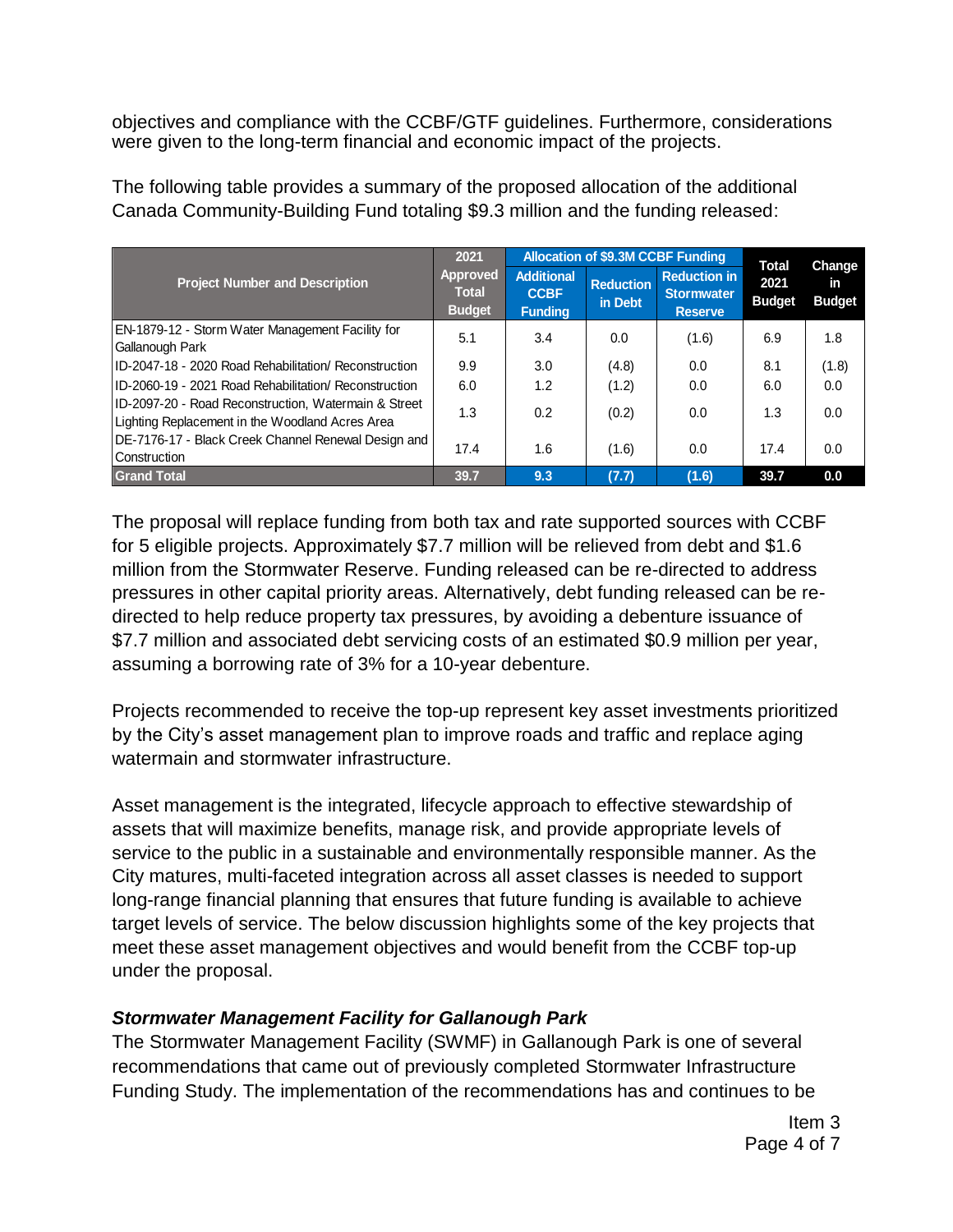completed in several phases. As one of the recommended solutions, the storm relief sewer on Arnold Avenue was initially planned after the completion of the SWMF. As a result of the recent funding from the Disaster Mitigation and Adaptation Fund (DMAF) program, it was decided to advance the design and construction of the storm relief sewer to be completed in conjunction with the SWMF in Gallanough Park. Incorporating the storm relief sewer scope has resulted in a gain in efficiencies in both the design and construction costs. As the design progressed, the construction cost estimate for the stormwater management improvements were refined.

It is prudent engineering and industry practice for the design process to be completed in phases. Typically, the design is developed in three or four phases, preliminary design (30% and 60% completeness) and detailed design (90% and 100% completeness). During the budget cycle for the 2021 Capital Budget, the design of the stormwater management improvements was in the preliminary phase. At that time, the best available cost estimate was provided for the capital budget request based on the preliminary design. As the design was further refined in the detailed phase, a more accurate and refined cost estimate greater than the current available budget of approximately \$1.8 million was identified.

#### *Roads Rehabilitation / Reconstruction, Watermain and Street Lighting Replacement*

The City's extensive road and traffic network is responsible for connecting communities and moving people and goods in a safe, efficient, and sustainable manner. The City's Pavement Management Program (PMP) establishes a level of service for the entire road network to develop a prioritized listing of roads for preventative maintenance, pavement preservation, road rehabilitation and reconstruction to ensure that an acceptable level of service is maintained for the safety and well-being of all citizens. The planned system of treating pavements at the optimum time to maximize their useful life results in enhanced pavement longevity at a minimized cost. Continued investment in the PMP is critical to maximize the benefit for every dollar invested in road rehabilitation, which will mitigate the risks of further deterioration of roads reduced serviceability, increased traffic congestion, and increased long-term maintenance and reconstruction costs. CCBF top-up funds are also proposed to be allocated to watermain and streetlight replacement in conjunction with road reconstruction where applicable.

#### *Black Creek Channel Renewal Design and Construction*

In May 2016, through an extensive consultation process with the development industry, a Black Creek Financial Strategy was approved. This strategy developed a complex funding model for the Black Creek and Edgeley Pond infrastructure works in the Vaughan Metropolitan Centre and involved the creation of three new Area Specific Development Charges as well as the identification of costs to be allocated to City-Wide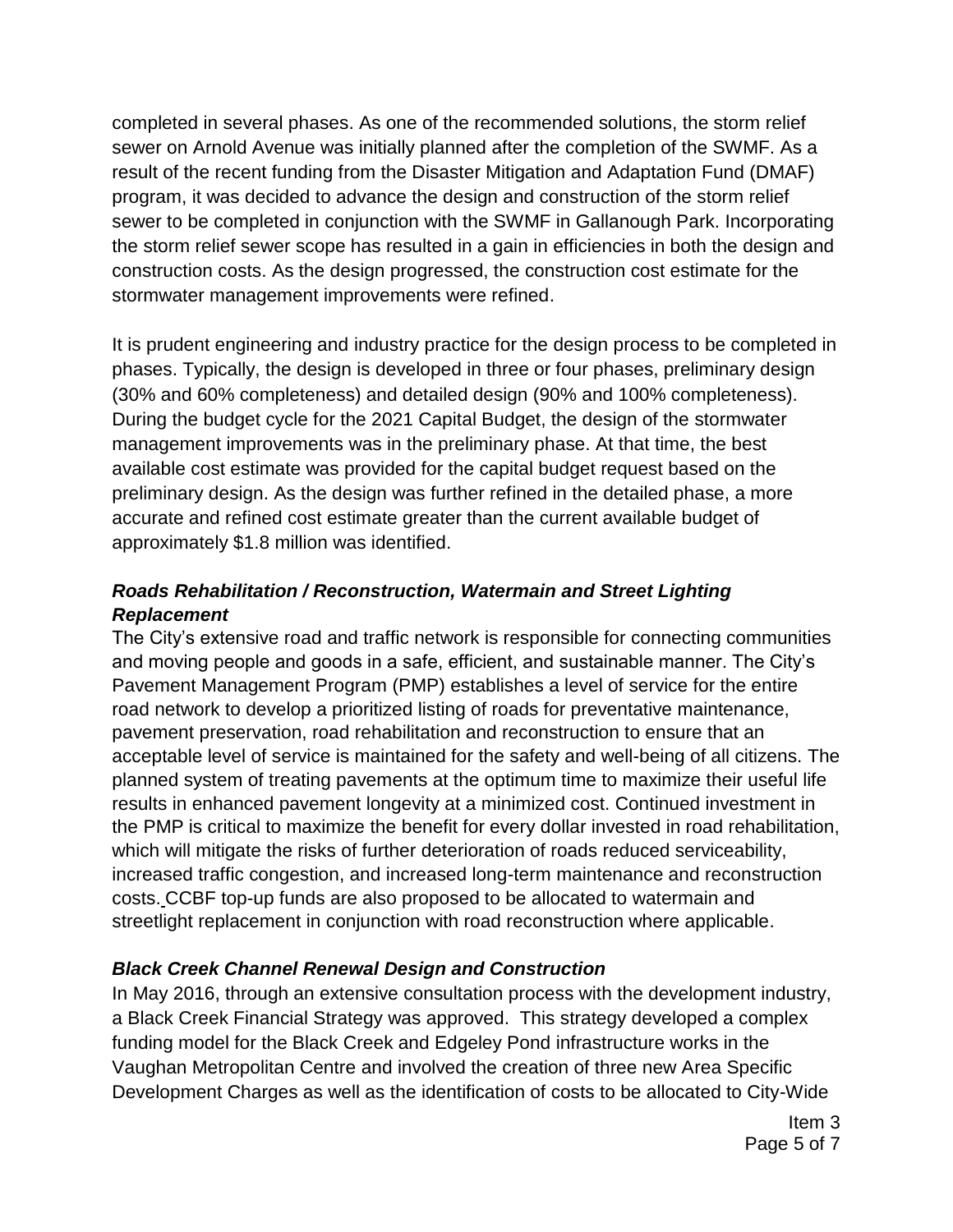Development Engineering Development Charges, City-Wide Parks Development Charges, and the Stormwater Reserve.

The portion of costs from the Stormwater Reserve were identified as putting significant pressure on the reserve, as such those costs were assumed to be debenture financed in the existing capital project, to be funded from future stormwater collections.

Since that time the City has begun to undertake a subsequent update to the Black Creek Financial Strategy. Due to a more detailed Edgeley Pond and Park design and increased land costs, the allocation of costs has increased significantly across all funding sources, including the Stormwater Reserve. In order to slightly mitigate the anticipated future budgets and further increased pressure on the Stormwater Reserve, staff have determined that the removal and replacement of the debenture component of the existing capital project with CCBF funding would be prudent.

# **Broader Regional Impacts/Considerations**

Not applicable.

# **Financial Impact**

Overall, there is no net financial impact to the City's approved capital budget due to the allocation of the additional Canada Community-Building Fund (formerly Federal Gas Tax Funding) of \$9.3 million in 2021. The total budget of the Stormwater Management Facility for Gallanough Park project (EN-1879-12) will increase by \$1.8 million, offset by a decrease in the budget of the 2020 Road Rehabilitation / Reconstruction project (ID-2047-18). Debt funding of \$7.7 million and funding from the Stormwater Reserve of \$1.6 million will be replaced by CCBF funding of \$9.3 million for the 5 recommended eligible projects. Funding released can be re-directed to address pressures in other capital priority areas. Alternatively, debt funding released can be re-directed to help reduce property tax pressures by avoiding a debenture issuance of \$7.7 million and associated debt servicing costs of an estimated \$0.9 million per year**.**

# **Conclusion**

This one-time top-up fund will provide additional support to the City to address certain infrastructure deficits to support improved productivity, economic growth, a clean environment, and help to build strong cities and communities.

The proposed amendments to the capital projects outlined in this report help position the City to better manage funding pressures and continue its pursuit of service excellence, while delivering the needed services and infrastructure to Vaughan citizens.